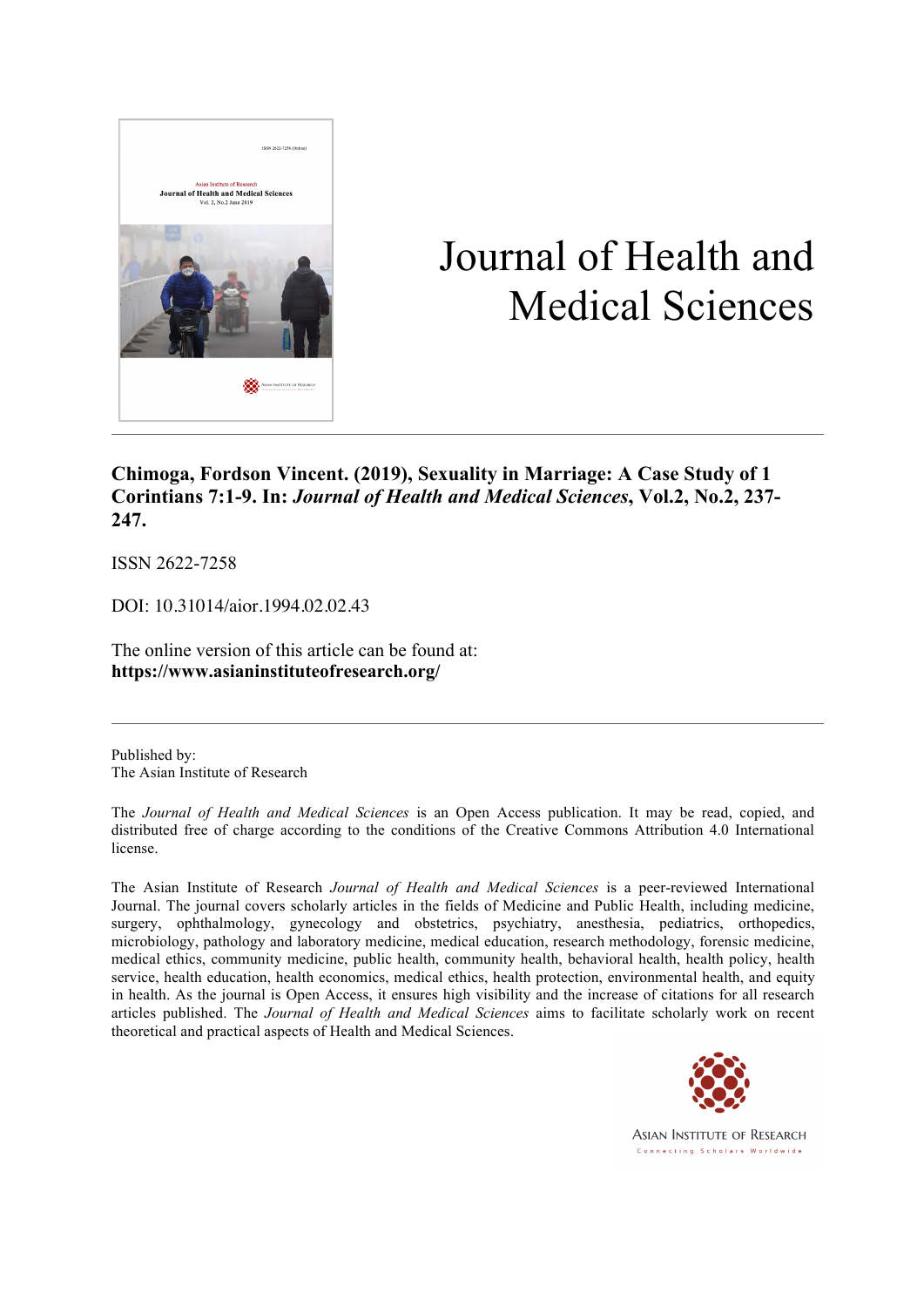

The Asian Institute of Research Journal of Health and Medical Sciences Vol.2, No.2, 2019: 237-247 ISSN 2622-7258 Copyright © The Author(s). All Rights Reserved DOI: 10.31014/aior.1994.02.02.43

# Sexuality in Marriage: A Case Study of 1 Corintians 7:1-9

Dr. Fordson Vincent Chimoga<sup>1</sup>

<sup>1</sup> Dean/Senior Lecturer, School of Humanities and Social Sciences, Rusangu University, Zambia.

#### **Abstract**

The Apostle Paul writes to the Corinthian congregation one of the churches he established about A.D 55. The Corinthian church had some challenges, one of which had to do with the morality of sexuality to both the unmarried and married. To the unmarried, whether men or women the counsel he gave them was not to have sexual contact with anyone since sexual intercourse is allowed only in a marriage setting. The unmarried should control their sexual passions, but if they cannot continue to control themselves, then it is better for them to get married. The married husbands and wives are allowed to have sexual intercourse with their spouses. They should, by all means, try to avail themselves to their partners sexually because are obligated to satisfy each other. If for some reason would like to refrain themselves from sex, it should be something agreed between the two of them for whatever reason are advancing, but it should be for a short time. It could be for day or so, and thereafter they resume having sex together because for not having sex would be an abnormal practice. Unfortunately, some married couples do not have free access sexually to their partners, and as a result, these unhealthy relationships lead to immoral practices. If married couples would take Paul's counsel seriously, they would prevent many immoral sexual practices happening in our society today. Sometimes, husbands and wives though do not feel interested to have sexual intercourse with their partners when they are not sick, they should oblige for their spouses' sake to have sexual intercourse with them so that there is no room to encourage their husbands or wives to consider having sex with other men or women who are not their married couples.

**Keywords:** Sexuality, Marriage

### **BACKGROUND TO THE TEXT**

The immediate context of 1 Corinthians 7:1-9 is 1 Corinthians 5 & 6 and its fourfold. The first context is the practices of sexual immorality in the Corinthian congregation, which the Apostle Paul found taking place. There was a member who outrightly transgressed God's law which forbids having sex with a woman married to his father. The law is found in Leviticus 20:11 which states: "And the man that lies with his father's wife has uncovered his father's nakedness: both of them shall surely be put to death; their blood shall be on them." Paul condemned the church because it never disciplined the sexually immoral church member. As a result of this behavior by the church, he condemned the whole church as involved in sexual immorality. The second context has to do with the counsel the Apostle Paul gave to the Corinthian church prohibiting them from taking each other to court like the unbelievers used to do at the time to resolve issues. Apparently, this counsel was given for the purposes of preventing the wrong practices that were happening in Corinth of rushing to the court of law over cases or disagreement that used to happen between and among believers. The believers were supposed to be wiser because their behaviors were guided and shaped by the word of God. John, the author of the book of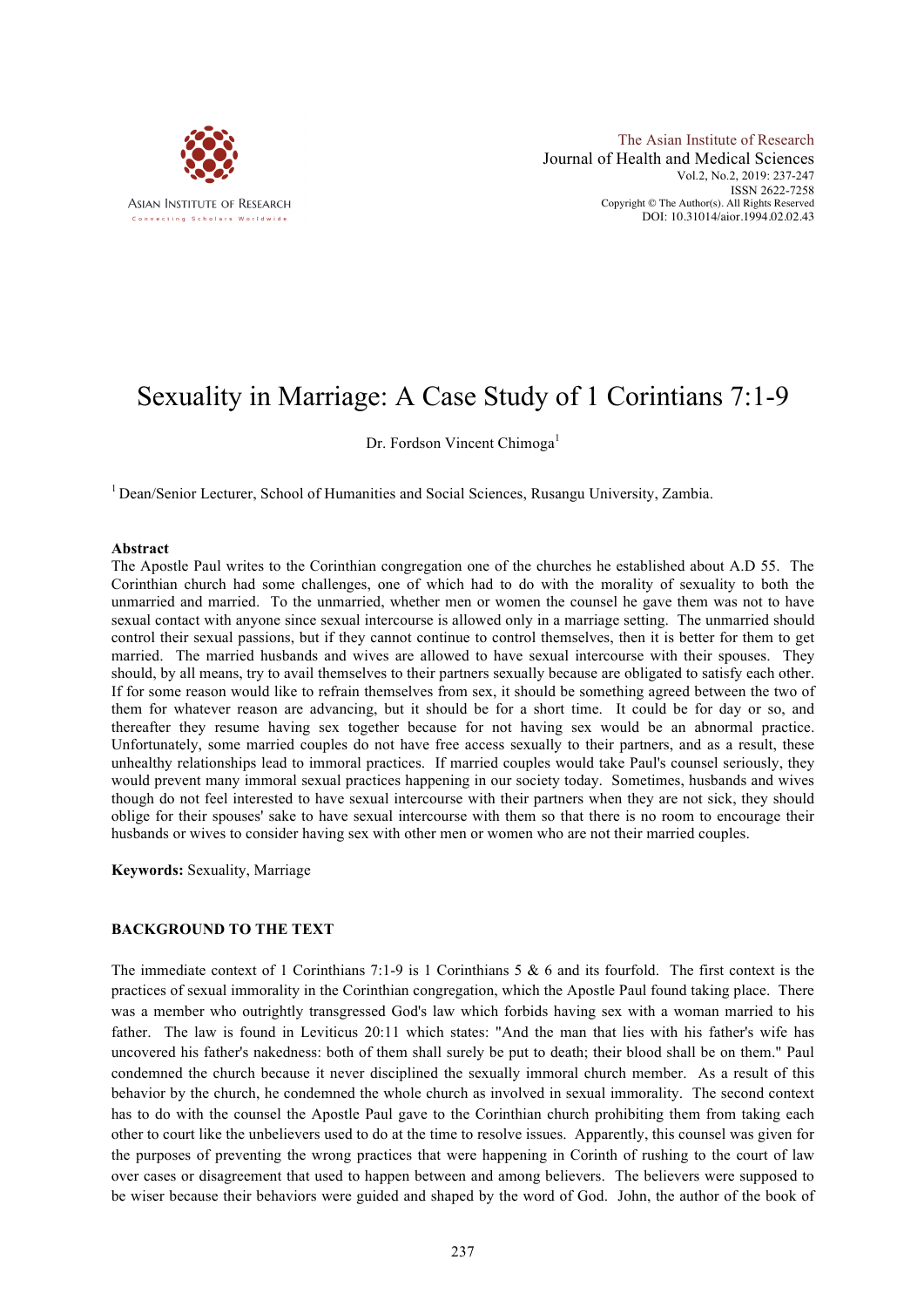Revelation, discusses the high level the righteous will be involved of judging the unrighteous that will be dead at the time the righteous will be spending one thousand years in heaven. Seventh-day Adventists Believe (1988) elucidates: "John saw that during the millennium the saints would be involved in judgment; he 'thrones and they sat on them, and judgment was committed to them' (Rev. 20:4). This is the time of the judgment of Satan and his angels that Scripture notes (2 Peter 2:4; Jude 6). It's the time when Paul's declaration that the saints would judge the world and even the angels (1 Cor. 6:2, 3) will come to pass." What is the purpose of the righteous' involvement in judgment? Ibid (1988) explains: "The judgment in which the righteous participate serves the purpose of answering any questions the righteous may have as to why the wicked are lost. God wants those to whom He has given eternal life to have full confidence in His leadership, so He will reveal to them the operation of His mercy and justice" P. 367. Thirdly, Paul reveals the context to them the evil practices of the unbelievers and what God will do to them at the time of judgment. The evil practices he outlines are fornication, idolatry, adultery, homosexuality, sodomites, thieves, covetous, drunkards, revelry; extortion will not inherit the kingdom of God."

Fourthly, Paul unfolds the context in which he warns the church members to flee from sexual immorality because this is the only sin not done outside the body, but inside the body, which unites the culprits regardless of whether they like it or not when they are in a sexual relationship. It is the same reason that sexually transmitted diseases such as gonorrhea, syphilis, HIV AIDS are passed on from one sexual partner to the other. This is why it is important that sexual intercourse must always take place in the context of marriage because sex unites a man and a woman as "one flesh" according to how God has commanded at the time he originated marriage in Genesis 1, 2 & 3.

#### **I. "Do not touch a woman."**

Having rebuked the Corinthian Christians about sexual immoral practices that were happening in the church and how they condoned them, Paul clearly gives them some moral guidelines on how sex could be experienced. He wanted them to know that sex was originated by God and was given to humans to practice only in marriage setting. Sex outside marriage is wrong and should be avoided at all cost because doing so is transgressing the law of God which states: "You shall not commit adultery" (Exodus 20: 14, NKJV), "But the cowardly, unbelieving, abominable, murderers, sexually immoral, sorcerers, idolaters, and all liars shall have their part in the lake which burns with fire and brimstone, which is the second death" (Revelation 21:8, NKJV).

In 1 Corinthians 7:1, Paul wrote as follows: "Now concerning the things of which you wrote to me: It is good for a man not to touch a woman." In this verse, he articulated clearly that it is morally right for a man who is not married not to have any sexual intercourse with any woman. The woman, too, who is not married is morally right not to have sexual intercourse with any man. It is not sin for man or woman who is not married to live without sexual intercourse. The sexual immoral are those men and women who engage into sexual intercourse outside the married setting.

Spence & Excell (1962) explains verse 1 the last part as follows: "The word used is not agathon, good, but kalon, fair; "an excellent thing" (p. 223). What are they saying? They are saying that the Greek word used is not agathon, which is translated well. But the Greek word used is kalon, which means fair. Fair means an excellent thing. In other words, it is an excellent thing for a man, not touch a woman. What kind of touch was Paul talking about? Paul was not refuting or condemning mere touch or normal touch of a man to a woman without sexual intentions. He was condemning a man's touch of a woman such as greeting, hugging, etc. with intent to advance towards sexual involvement.

Heading, J (1995) explains what Paul meant in 1 Corinthians 7:1 as follows: "It is good for a man not to touch a woman," similar to Matthew 19:10. He continues: "They could not discern the proper course for a Christian in a scene of abounding evil, so they confused complete abstention with a form of spirituality. Let us not confuse spirituality with abstention from legitimate things today" (p.102). In other words, a husband and wife are allowed by God to engage into sexual intercourse because are upholding the guidelines set by Him. Married couples should not feel that they are committing sin whenever they are engaged into sexual intercourse.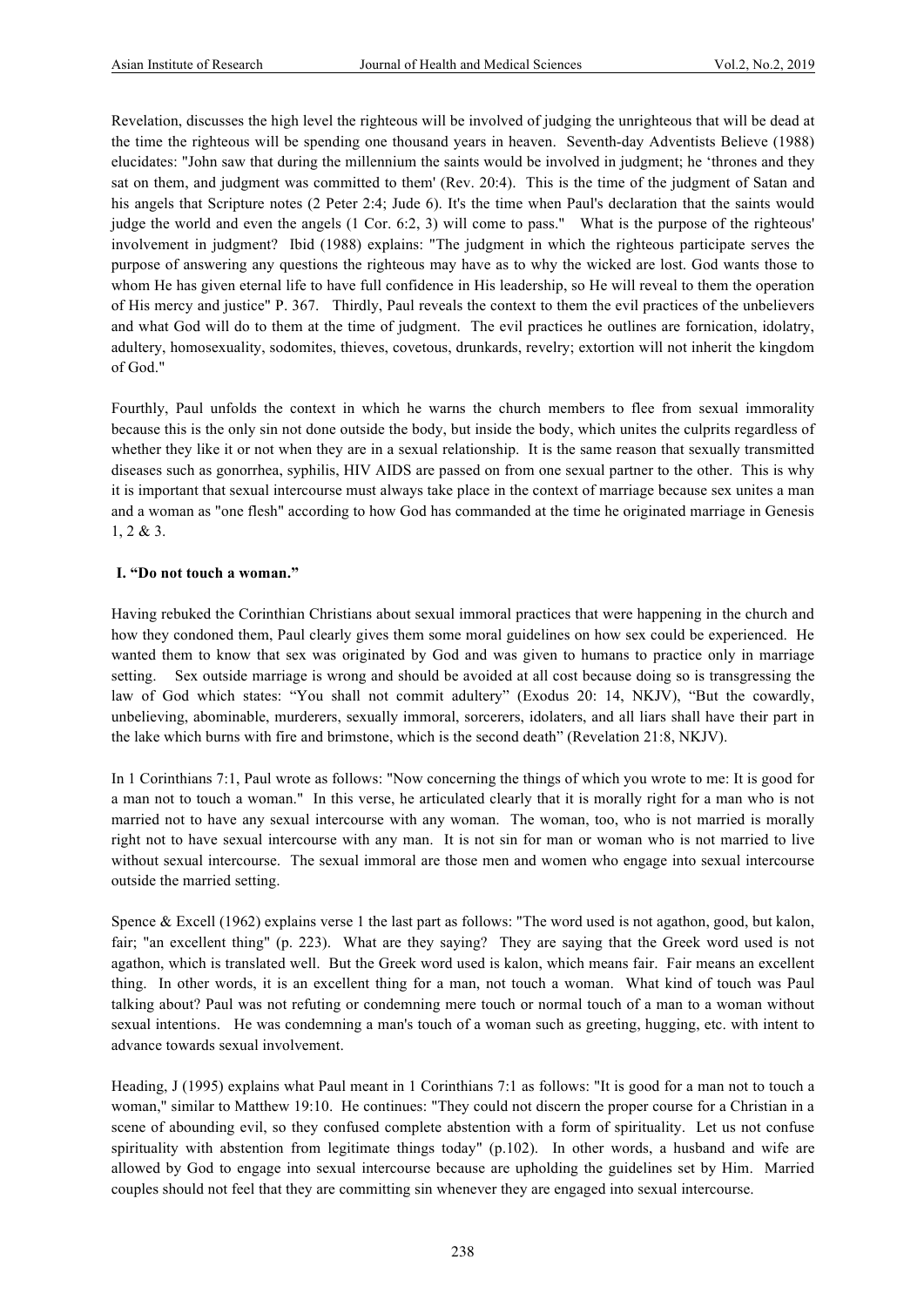Jesus also in Matthew 19:1-10 explained why God created human beings comprised of males and females. The purpose was to unite them into marriage whereby they became one flesh signifying that they were not to be ashamed to one another naked. He condemned divorce, which the Pharisees were advancing using the example of Moses when he permitted divorce in his time. Jesus' answered unhesitatingly to this query by informing that it was due to the hardness of heart of the people in Moses time. Their hardness of heart made them to disregard the counsels God had held from the time of creation to his time and beyond.

Is it true that sin has perverted the beauty of sex which God created at the very beginning of human beings in Genesis 1-3? He did not create man alone; he made a woman for him by the name of Eve. He told both of them "be fruitful and multiply" (Genesis 1:28). These words were commands to allow Adam and Eve to have sexual intercourse. The Bible goes on to tell us that Adam knew his wife Eve (Genesis 4:1) and she conceived and bore him Cain. Therefore, again he knew his wife (Genesis 4:2) and she conceived Abel. God is the one who originated sex. It should not be regarded as evil. Sexual intercourse was not created as a result of sin. It was given to Adam and Eve before sin entered the world.

In 1 Corinthians 7:1, Paul was solving the problem of those who advocated that it was wrong to have sexual intercourse with couples in a married setting. It was wrong to practice abstinence from sexual intercourse in marriage. He made it clear that sexual intercourse to married couples was allowed and is allowed even today. God originated marriage and sex so that human being would increase in this world. Human beings, whether they like it or not, are the products of sexual intercourse. Those who are married should not feel that they are committing sin whenever they are having sex with their rightful spouses. Sexual intercourse is sinful or immoral outside the marriage context only.

#### **II. Sexual Immorality**

What is sexual immorality? Before, this question is answered, in 1 Corinthians 7:2, Paul writes as follows: "Nevertheless, because of sexual immorality, let each man have his own wife, and let each woman have her own husband" (NKJV). According to this context, sexual immorality is sexual intercourse between a man and woman who are not married. They are transgression the law of God that states: "You shall not commit adultery" (Exodus 20:14, NKJV). How can they avoid sexual immorality? They can avoid sexual immorality first by recognizing that a man and a woman have sexual feelings and desires that can only be fulfilled in sexual relationship with each other. Secondly, they should get married. As soon as they are married, declared husband and wife, are allowed to have sexual intercourse any time they want, without them feeling guilty that they are committing sin. Biologically, a man and woman are not the same, and this makes sexual union-compatible. This is why it is not right for man to marry a fellow man and a woman to marry a fellow woman. It should always be a man with a woman and a woman with a man.

Heading J (1995) explains the sin of immorality in detail as follows: "The sin of fornication was one of the prevalent sins of nature. This term is used for immorality in general and would embrace, among other things, the common trend today of pre-marital relationships. It is wider than the term adultery, which is usually restricted to the breaking of the marriage bond" (p. 102). In other words, sexual immorality encompasses sexual sins that take place before and after marriage. For example, the young men and women are deceived even during dating experiences that they turn to sexual intercourse before marriage. Those also who are married, leave their spouses, and engage in sexual intercourse with spouses who are not their own. Jesus in the New Testament expanded the sin of sexual immorality to even lusting. He taught that men who look at women lustfully are already committing sexual intercourse in their hearts with them (Matthew 5:28).

Sexual immorality is prevalent everywhere among men and women. How can it be solved? Heading J (1995) echoes Paul's solutions as follows: "Paul's argument is that, because of these, it is not best to abstain from marriage particularly if the grounds for abstention are that it is more spiritual. Some would say that this is a very low philosophical view of marriage, treating it as a mere safeguard against sin. But Paul is not dealing with a positive spiritual philosophy here, that may be found elsewhere, Eph. 5:22-33. He is only dealing with certain practical implications." In other words, each man should have his own wife, and each woman should have her own husband. This is a personal to holder relationship that cannot be shared. They should display faithfulness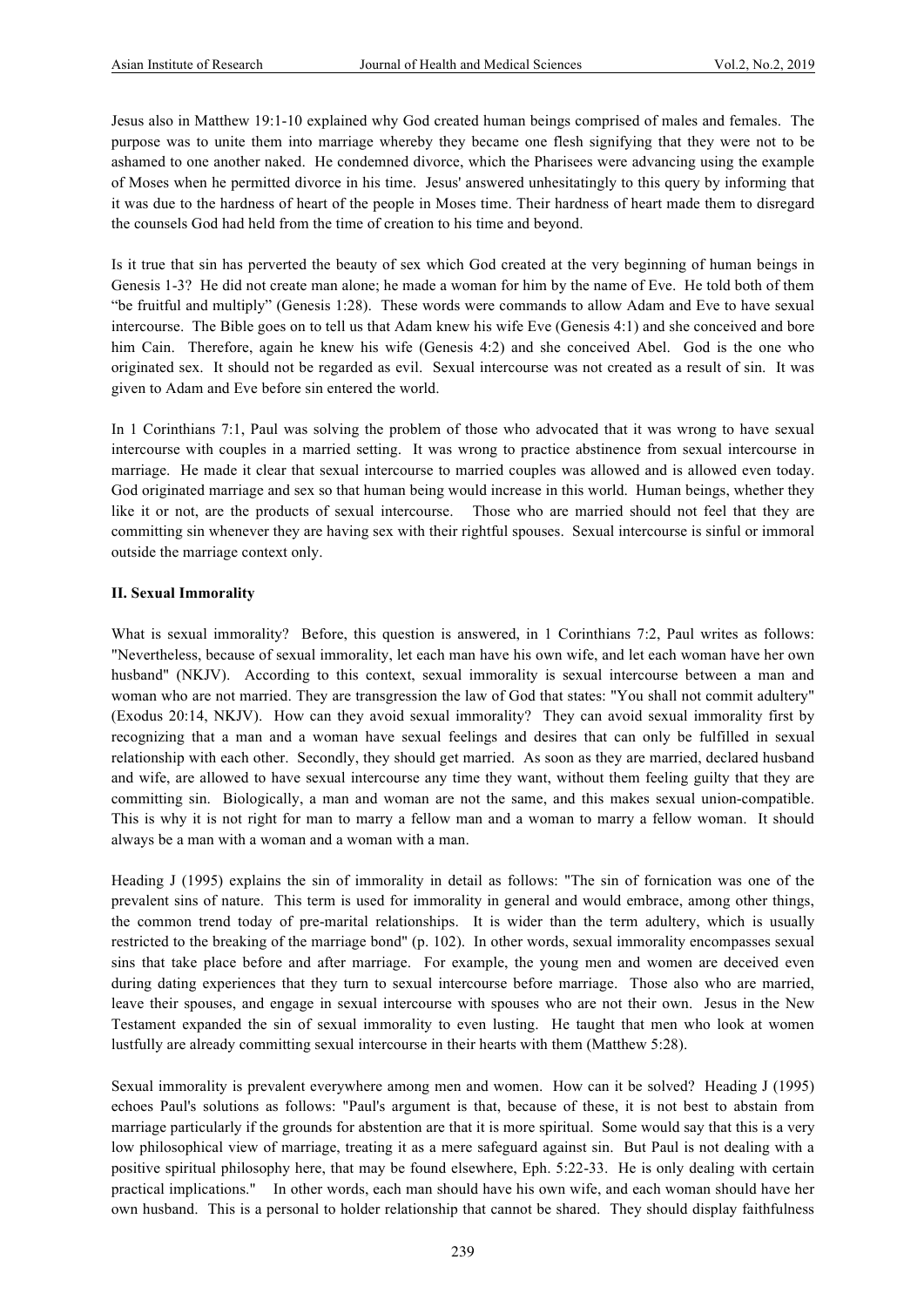to each other, especially sexually. Paul writing to the Hebrews wrote as follows: "Marriage is honorable among all, and the bed undefiled; but fornicators and adulterers God will judge" (Hebrews 13:4 NKJV).

#### **III. Husband and Wife renderings.**

In defending sexuality in the context of marriage, the apostle Paul admonishes the Corinthian Christian husbands and wives as follows: "Let the husband render to his wife the affection due to her, and likewise also the wife to her husband" (1 Corinthians 7:3, NKJV). The affection is needed by the wife from the husband and husband needs the same from the wife. None should think that it is immoral for husbands and wives to engage into sexual intercourse in marriage.

Heading (1995) points out a unique connection between rendering affection to husband and wife found in Paul's writings 1 Corinthians 7:3 and to the phrase revealed in Ephesians 5:29 that states "nourishing and cherishing." The context in Ephesians 5 is an analogue Paul gives between Christ the bridegroom's love for the church, which is the bride and the love of a husband to the wife. Christ loves the church so much that he nourishes and cherishes her like his own body. The husband and wife must love each other like they nourish and cherish their bodies. He says that no one hurts his/her body because everyone nourishes and cherishes his/her body. In the same way, the husband must nourish and cherish the wife's body and vice versa like they do to their bodies (Ephesians 5:33). Therefore, unselfishly, the husband must meet the needs of affection to his wife, and the wife must meet the affection for her husbands. Need for affection is important for each person and is met to be fulfilled in a marriage relationship between husband and wife. The husband must render the services of affection to his wise unselfishly, and the wife should do the same to the husband. It is God who gives affection to human beings and must use it according to the manner He stipulated in the scriptures. It is a command God gave to the husband and wife to share affection to each other and must be neglected.

The other connection Heading (Ibid, 1995) gives of rendering for affection between husband and wife is found in 1 Corinthians 7:1-11and in 1 Peter 3: 7 which has to do with husband and wife "being heirs together of the grace of life …" What is heading's (Ibid, 1995)'s point? His point is that "it embraces the mutual care that one partner should have for the other" since both of them are "heirs together of the grace of life." Husbands and wives must provide affection to each other because doing so is a sign that both of them care for each mutually. It is not good for husbands and wives to act selfishly when it comes to meeting each other's affection. Just like a husband needs affection, he should remember that the wife also needs the same affection she should receive from the husband. It means that even during sexual intercourse, the husband should not release his sperms quickly so that he gives his wife time to reach orgasm. Unfortunately, many women hurt sex because they rarely reach orgasm. Most times, men are selfish and should avoid this state of affairs of denying wives mutual love and affection.

#### **No Authority over their Bodies**

What did the apostle Paul mean with these words in this verse 4: "The wife does not have authority over her own body, but the husband does. And likewise, the husband does not have authority over his own body, but the wife does" (1 Corinthians 7:4, NKJV). Obviously, Paul is dealing with sexual relationship in a marriage setting, which he believed and taught that God sanctions it. In terms of sexuality and in avoiding sexual tension and difficulties to married couples, the counsel given by him applied can solve many challenges they face today. Paul is saying that a married woman ceases to have authority over her own body at the time she gets married. She should avail her body to the husband so that he can enjoy it sexually. A husband should not struggle to access his wife sexually at the time of marriage because her body has been handed over to the husband. She ceases to have authority over her body, and as a result, the husband has free access to her. The man also at the time of marriage ceases authority over his body because he hands it over to his wife. His wife is the one who has authority over his body. She should have free access to his body even to enjoy it sexually. Barker and Kohlenberger III (1994) add: "So that no abnormal situations in the Christian marital status might develop, leading to sexual immorality." It is not good for husband and wife to suffer for lack of sexual intimacy when they are married. They should strive to satisfy each other sexually even when at times they face sexual challenges. Sexual challenges will always be there due to the sinful world human beings have found themselves. God knowing that human beings would face challenges including sexual gave this counsel: "Ask, and it will be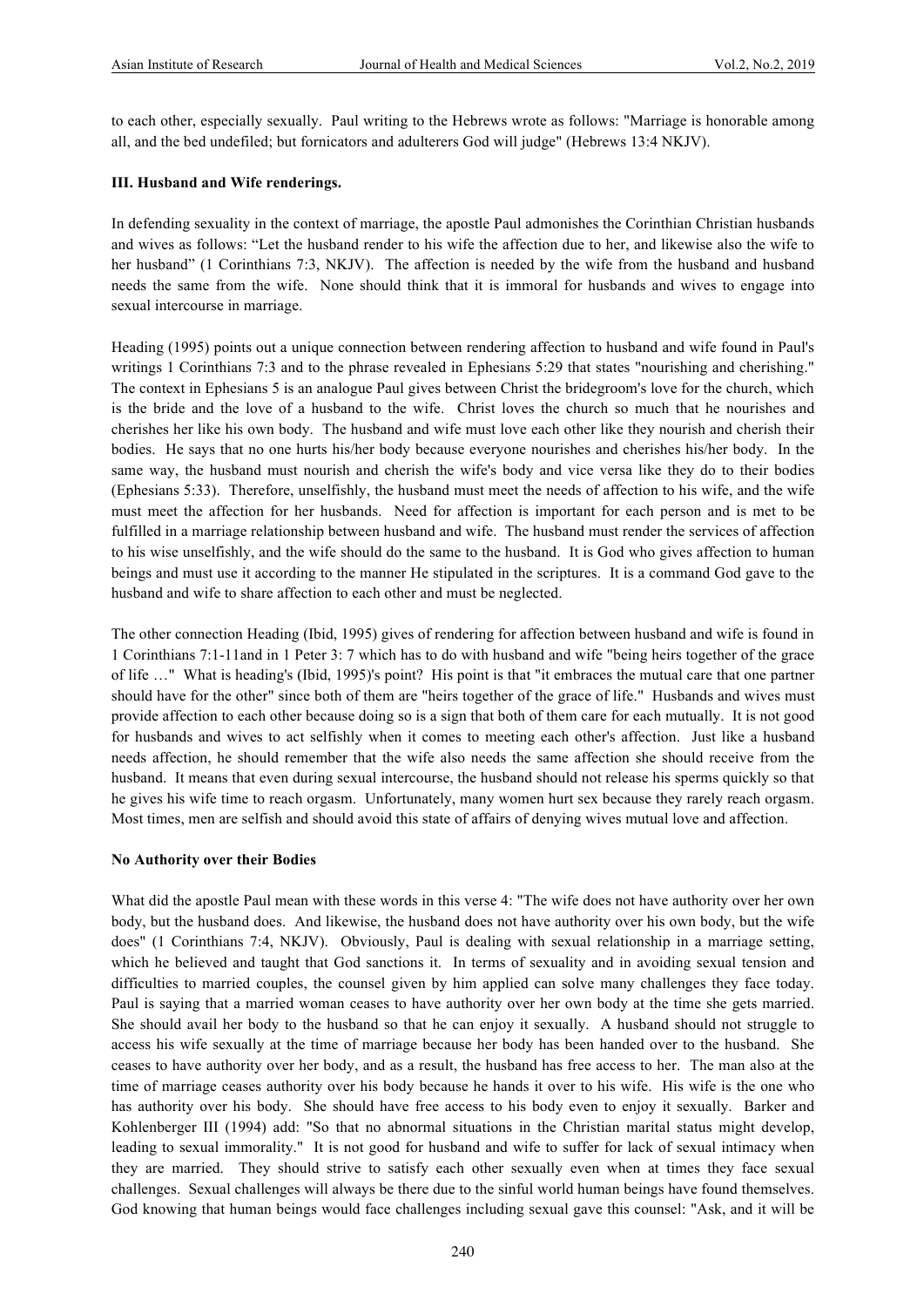given you; seek, and you will find, and it will be opened to you. For everyone who asks receives, and he who seeks finds, and to him who knocks it will be opened" (Matthew 7:7&8, NKJV). The Bible in Luke 1:37 says: "For with God nothing will be impossible."

Barker & Kohlenberger III (1994) continue to explain verse 4 as follows: "Christians should have normal sexual relations, and Paul strengthens his argument by stating that the bodies of the marriage partners belong to each other" (p. 625). The meaning is that married couples should have normal sexual relationship that is satisfying so that temptations to have sexual relations with other people who are not their spouses can be avoided completely. It important to point out that this guideline Paul gives to husbands and wives that at marriage, they hand over their authority to their spouses, strengths the idea of writing wills. A will is a written document by any person still alive so that when he or she dies, the property will be shared according to the stipulation written. A husband must write a will indicating that whatever they own together in case of death belongs to the wife, children, or relatives. He can write a will that his wife is the owner of everything they have and give her authority in that will to share with their children or others. The wife also should write a will in case she dies earlier than the husband that property remains in the charge of the husband and the children. It is difficult for African husbands to write a will because they fear that death can come sooner than normal. They should not be afraid because, at the time of death, their relatives minus will grab the property. His relatives, when grabbing property, will not remember the wife and children. The wife and children will become homeless as a result of not writing a will during the time he was alive.

#### *1. Do not deprive each other.*

The complete thought of verse 5 renders like this: "Do not deprive one another except with consent for a time that you may give your selves to fasting and prayer, and come together again so that Satan does not tempt you because of your lack of self-control" (NKJV). This verse is within the same context of principles of marriage. Paul is teaching the Corinthian church. The first idea is, "do not deprive each other." What is he talking about? He is talking about the married couple that they should not deprive each other sexual intercourse. Sexual intercourse cannot be done by the husband and wife alone. It always takes place in the context of husband and wife. It does not matter who initiates, and as soon as that happens, the other should respond and give the body to the other so that they engage into sexual intercourse. Sometimes the other may not be interested but forsake of the other person they should both agree and enjoy the sexual intercourse. Spence  $\&$  Excell (1962) add to this line of thought as follows: "St. Paul purposely leaves the expression general. Primarily he is thinking of 'the due' or 'the power' which each has over the other, as is shown by verse 6; but he does not confine the expression to this" (p. 224).

After Paul commanding them "not to deprive each other," he points out an exception. The exception states: "except with consent for a time." The consent is not an individual matter; it has to be agreed by both the wife and the husband. It does not matter who brings the idea of refraining from sexual intercourse. The idea should be discussed and then agreed by both the husband and wife, thereafter, it can be implemented. The implementation means that the husband and wife will not be having sexual intercourse for a period of time. The time also is not indefinite; it could be for three or five days. It should not be for a long time like two weeks or one month. The time for refraining from sexual intercourse is not for many days, weeks, or months, but a shorter time. Spence & Excell (Ibid) expressed it this way: "The exception he regards as something possible but not normal" (p. 224). The decision to refrain from sexual intercourse is possible. The couple can discuss this possibility and refrain from sexual intercourse. However, this way of refraining from having sexual intercourse is not a normal practice. It is done for special purpose like fasting and praying, which Paul mentions further in the verse.

It is interesting that the idea of a couple to refrain from sexual intercourse was practiced in the Old Testament for special purposes or occasion. Spence & Excell (Ibid) do point out as follows: "Temporary separation for special reasons had been recognized from the earliest times (Exod. xix.15; 1 Sam. xxi.4)" (p. 224). The first example they are giving is found in Exodus 19: 15. The context had to do with the children of Israel, led by Moses. They had been travelling for the last three months since they left Egypt. This time they had arrived at Mount Sinai, and a special consecration service had to be done by God to his people. Moses was given instructions by God to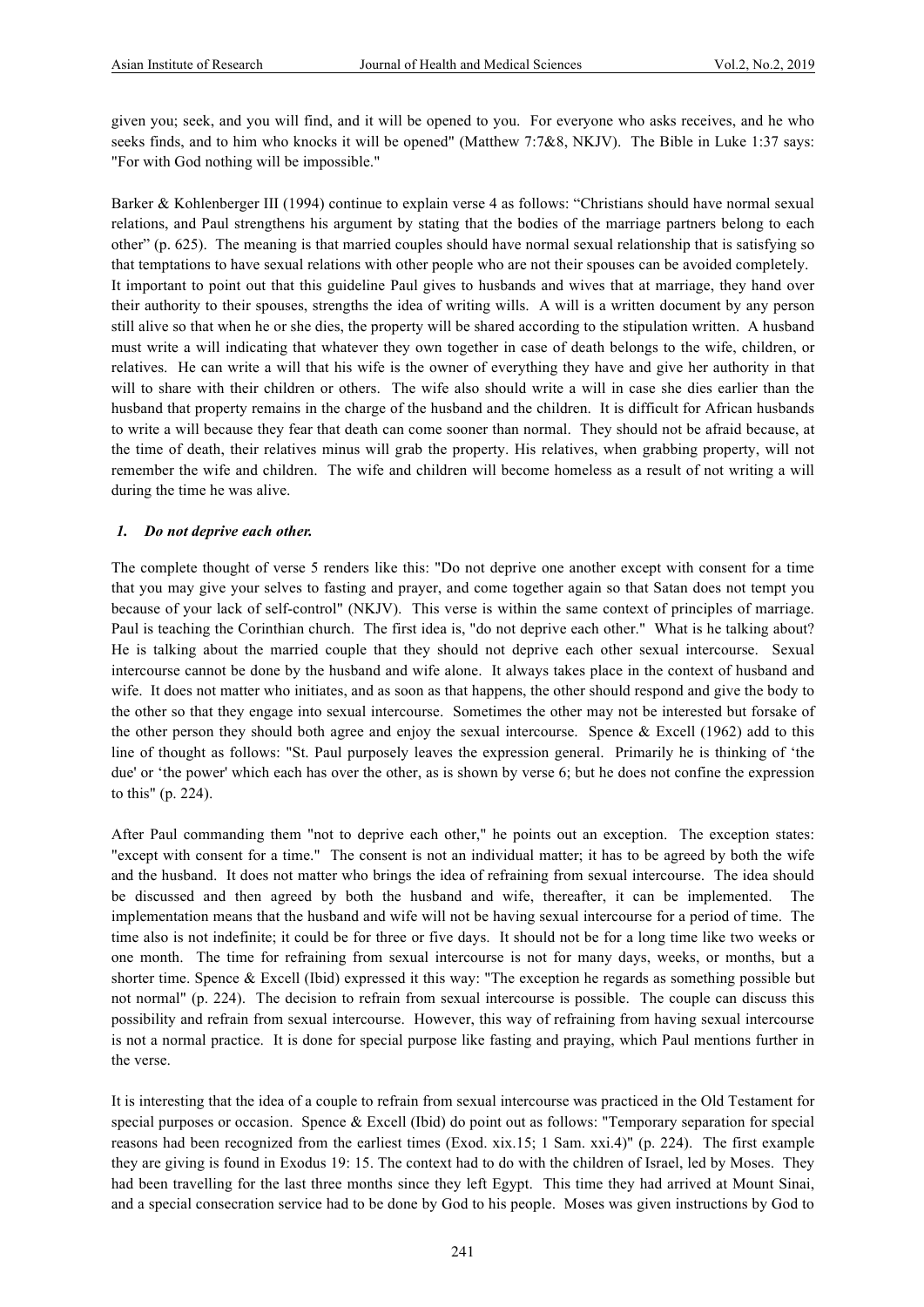his people whom he was to communicate to them. Among other things, God instructed married couples were to consecrate themselves to the Lord. Exodus 19: 15 reveals as follows: "And he said to the people, 'be ready for the third day; do not come near your wives" (NKJV). What did he mean? He meant that married men during the consecration period, which was the third day only were advised not have sexual intercourse. The periods of refraining were not for a long time, but just for the third day of the event, God had prepared the people, which was the preparation for the people to receive the moral law. The day was so special that men were advised not to have sex on the third day. God would come down to give them the law. This service did not mean that the law was holier than marriage, but that it meant total consecration and devotion to God on the third day He revealed himself to them since they had left Egypt.

The second Bible passage related to temporal refraining from sexual intercourse by married couples is found in 1 Samuel 21:4, that states: "And the priest answered David and said, 'There is no common bread on hand; but there is holy bread, if the young men have at least kept themselves from women'" (NKJV). The context here is that David approached the priest Ahimelech and asked from him bread, which he was carrying in his hands. The priest answered David and told him that there was no common bread in his hands except holy bread, which was kept in the temple. The holy bread could not be given to men who had recently engaged into sexual intercourse with their wives. What did this mean in those days? Barker & Kohlenberger III (1994) elucidate as follows: "No 'ordinary' bread is available, but 'there is' some 'consecrated' (lit., 'holy') bread that David and his men may eat. There was a condition, however: The men must not recently have had sexual relations with women, which would have rendered them ceremonially unclean (Ex 19:14-15; Lev 15:18) and therefore temporarily unfit to partake of the holy food. David assured Ahimelech that women had indeed been "kept" from himself and his men, and they are thus clean" (p. 417).

David's actual words are recorded in 1Samuel 21:5 as follows: "Truly, women have been kept from us about three days since I came out. And the vessels of the young men are holy, and the bread is in effect common, even though it was consecrated in the vessel this day." After what David said, what did the priest do? 1 Samuel 21: 6 tells us what the priest did as follows: "So the priest gave him holy bread; for there was no bread there but showbread which had been taken from before the LORD, in order to put hot bread in its place on the day when it was taken away." Is sexual intercourse in a marriage setting sinful? It sounds evil in the above Bible passage we have dealt with. It is not evil, but according to the Jewish custom, a man who had sexual intercourse recently could not partake of such services as sacrificial offerings. Those men who had sexual intercourse with their wives recently (a day or two), would be regarded as ceremonially unclean according to the Jewish ceremony. This type of teaching was not in harmony with the scriptures because, in Genesis 1, 2  $\&$ 3, God is the one who inverted sex. He created Adam and Eve and therefore after he united them into holy marriage and commanded them to be "fruitful," which can only be arrived through sexual intercourse between them.

#### *2. Fasting and prayer.*

Paul, in 1 Corinthians 7:5 gives the reason why a married couple can once a while refrain from sexual intercourse for the purposes of "fasting and prayer." The reason for genuine refraining from sexual intercourse between a husband and wife is important in their Christian lives. Omartian & Hayford (2003) define fasting: "as an instrument that cripples the power of spiritual and evil forces in the realm of the darkness so they cannot sustain their grip on human life, minds, and circumstances" (p. 60). If fasting has the capacity to cripple the power of evil forces, all couples are urged once a while whenever it is convenient to stay away from food and sexual intercourse to experience higher spiritual growth in their lives. Sometimes couples experience challenges that cannot be solved by human intelligence. They can just fast and pray for a day or so by not having sexual intercourse for a meaningful spiritual experience.

(Ibid) wrote an interesting statement about fasting, "Fasting is a way of saying, 'I'm a spirit being before 'I'm a physical being. 'I'm physical, so I need to eat, but 'I'm spiritual too, so 'I'll sometimes assert the supremacy of spiritual allegiance beyond and before my allegiance to my body and its cry." It is important to fast because according to Omartian & Hayford, it helps those fasting to "assert the supremacy of spiritual allegiance." In other words, fasting can enable the participants bring their bodies to where there will show allegiance to God. Obedience to God and his commandments is not easy because the evil powers are also pulling from the opposite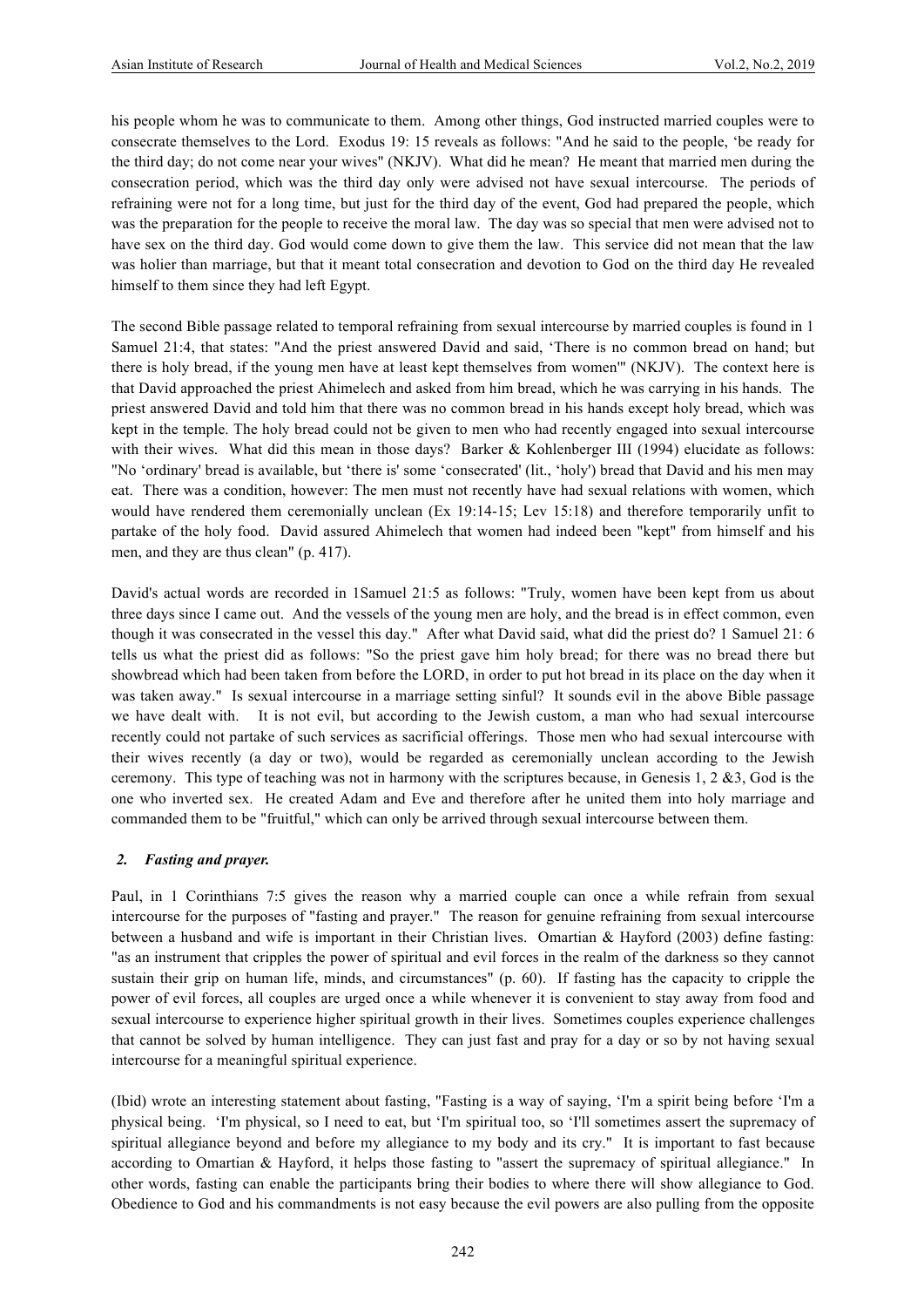directions. The devil and his angels are working hard to ensure that human beings do not obey God. When Christians fast, they place themselves where God can use and transform them to obedience to him.

Towns (1996) wrote two important statements about fasting: "If every Christian fasted, the results could shake our society like a windstorm bending a sapling. Christians would demonstrate that they live differently, that their faith is imperative, that the Almighty works in their daily lives"(p. 15). The second one is: "If all our churches fasted, they would move forward in evangelism and reach out in feeding and helping others. God would then pour His presence upon His people" (Ibid).

#### *3. Come together Again*

Having given the reason why married couples should refrain from sexual intercourse for a time, Paul informed them the next thing they were supposed to do as follows: "and come together again so that Satan does not tempt you because of your lack of self-control." What did he mean in this phrase? Spence & Excell (1962) explain: "The true reading is, 'be together again,'" not "come together" (p. 224). There is a difference between be together again and come together. To come together again means that you did not separate; you are simply resuming the usual activities or practices you do. However, to "come together" means that you were never together, therefore this phrase does not refer to people who had separated, but who did not know each other. Therefore it is wrong to use the phrase come together. The correct is "to be together again," you continue the usual practices you are always doing. Spence &Excell adds: "For your incontinency; rather, because of. Their past lives and their present temptations were a warning that they could not lay on themselves burdens which God did not require. They should not strive '…to wind themselves too high for sinful man beneath the sky'" (Ibid). In other words, God is encouraging couples to refrain from sexual intercourse during spiritual disciplines such as fasting and prayer. It is not an immoral issue. Couples can either refrain or not refrain from sexual intercourse during spiritual discipline; they are not sinning either way. No Biblical command prohibits them to have sex during spiritual discipline, but it them to decide to do what they want.

Fasting and prayer is something good for the couple to practice. Heading (1995) supports this line of thought as follows: "In verses 3 and 4, we have the truth of togetherness, but in verse 5, we find legitimate untogetherness" (p. 103). In other words, the reason advanced for a husband and wife to refrain from sexual intercourse is legitimate one. The reason is to fast at times, which could include refraining from sexual intercourse by the couples. Sexual intercourse is not the only thing they can refrain from; there other things like refraining from meals, talking, and so on for specified time chosen by the participants. After fasting, they come to begin together again to engage into sexual intercourse.

Why is Paul telling the couple to begin again living and experiencing normal marriage life? The last part of verse 5 gives the reason, and it says: "so that Satan does not tempt you because of your lack of self-control." Satan is there, and he looks for areas of weakness among Christians so that he can tempt them. In this context, if married couples are refraining from sexual intercourse for a long time because of religious purposes, he will step in and deceive them. They will start rationalizing using the excuse that they have not been having sexual intercourse for long time, therefore they can fall into sin. This is why Paul does not want couples to refrain from sexual intercourse for religious purposes for a long time. In line with this counsel, Paul is admonishing the couple to watch out because, in the process of fasting unusually from sexual intercourse, they can lose selfcontrol. Self- control is strengthened when the couple is living a normal married life including experiencing sexual intercourse. On the other hand, if couples are refraining from sexual intercourse for a long time, they can lose self-control even when they seem to be strong. Paul does not want to create a situation whereby the devil can find space to tempt the couple to have other sexual experiences other than the ones in normal marriage experience.

#### *4. Concession versus commandment.*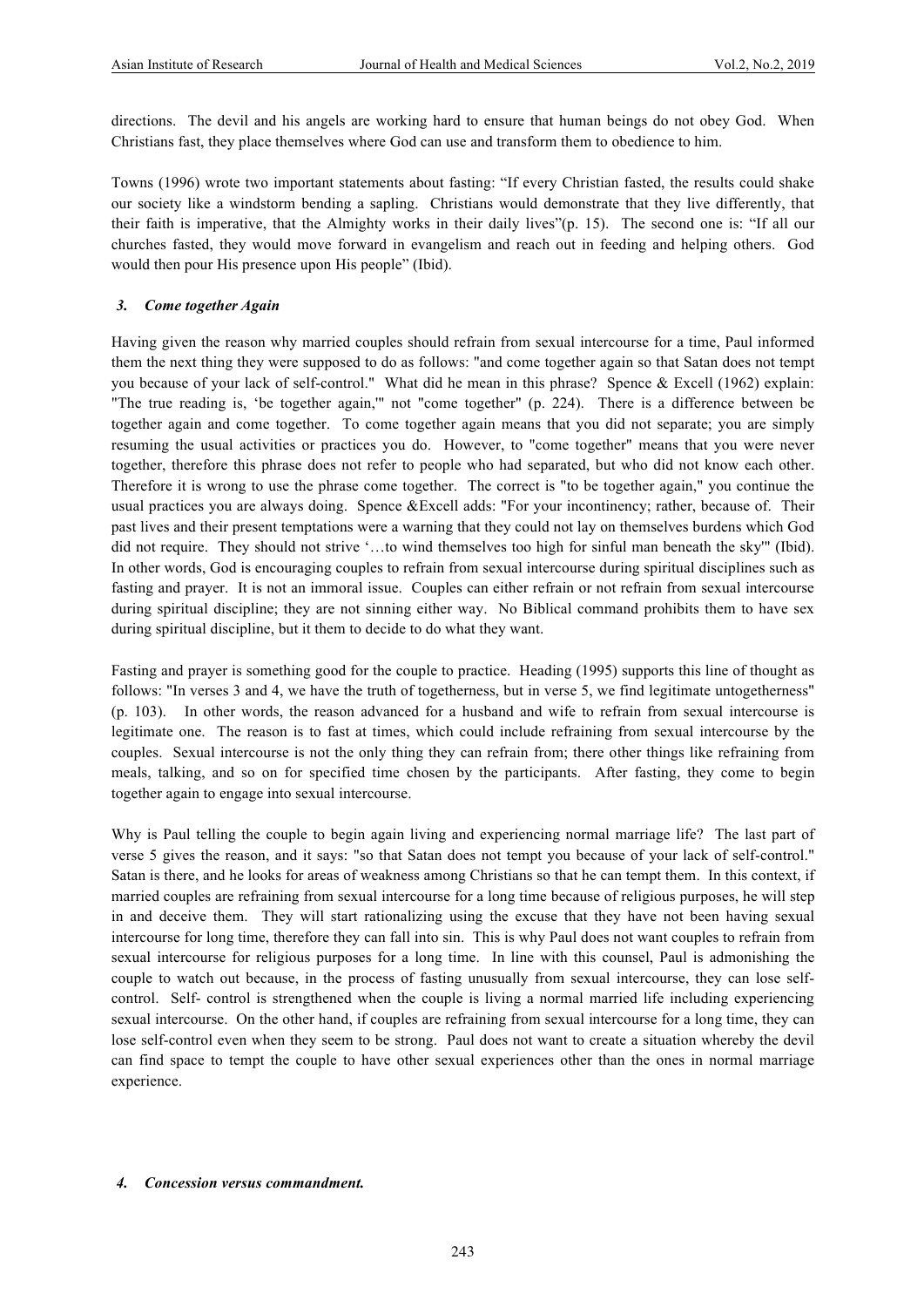What did Paul mean in 1 Corinthians 7:6 that states: "But I say this as a concession, not as a commandment"? There are two keys words in this sentence. The first one is concession. What does it mean? Merriam dictionary defines concession as: "Something done or agreed to usually grudgingly in order to reach an agreement or improve a situation." Therefore Paul is not establishing a rule for married couples but each couple in their own volition they can decide to refrain from sexual intercourse for whatever reason being advanced. It is neither evil nor bad to refrain; the decision rests on the purpose for fasting. The second key word is "commandment?" What does it mean? Merriam dictionary defines: "an important rule given by God that tells people how to behave." A commandment does not change because it was originated by God. Once God utters it, it remains binding and never to change forever. This is why the apostle Paul does not make a rule on couples when and how long they can refrain from sexual intercourse, but that it is a concession between the two of them. Seventhday Adventist commentary (1957) adds to this line of thought as follows: "In Gr. Suggnome- 'agreement' mutual opinion or judgment,' 'concession.' He does not intend to give the impression that married persons are under obligation to abstain from sexual intercourse during spiritual discipline. He simply explains that if they so desire, they are perfectly free to enter into such an arrangement; they are not commanded to do so" (p. 707).

Another view of interpreting 1Corinthians 7:6 is given by Keener (2014) as follows: "Jewish law permitted concessions for human weakness; here Paul permits but does not require periods of abstinence, implying that it is those who wish to abstain (rather than those who do not) who are weak. Abstinence within marriage is their idea (7:1), not his" (p. 474). In other words, Jewish laws allowed couples to decide themselves when to abstain from sexual intercourse for the purpose of devoting time for God. On the other hand, those couples who decided to abstain from sexual intercourse should do so on their own and not for long periods of time; otherwise, they would open floodgates for sexual temptations. Paul makes it very clear that the decision is theirs; it is not imposed by anyone. Since the decision is the couples', they should not be condemned but encouraged.

Heading (1995) adds: "but I speak this by permission and not of commandment'. In the previous four verses, there is no commandment either for or against marriage, either for or against special service. Paul is writing by way of 'permission,' namely making 'allowance for circumstances,' the only time this word appears in the New Testament. There is no legislation in Christian liberty. There must be a harmonious working of one's own exercise with the call of God to service" (p. 104). In other words, 1 Corinthians 7, which Paul wrote does not give commandment for or against marriage. A man or a woman is free to either get married or not to get marriage. Marrying and not marrying is not morally wrong. And those who are married, can have sexual intercourse daily or can skip some does, it is up to them what they decide to do. They are free to have sexual intercourse any time as long as they do not break God's commandment of engaging into sexual intercourse outside the marriage setting.

Another thought by Barker & Kohlenberger III (1994) state: "In Paul's comment that 'this' comes not by direct command (i.e., from the Lord) but by permission or concession, it is not clear what the 'this' refers to. Perhaps it is best to understand it as referring to v.2, indicating that though marriage is desirable and is according to God's creation, it is not mandatory" (p.626). In other words, God does not force or require any man or woman to get married. What God does not like is a man or a woman who experiences sexual intercourse outside the marriage covenant. Those men and women who get married are allowed to have sexual intercourse within the marriage setting. Those who not have the urge to marry should remain unmarried, and this means that they should not have any sexual relationship with anyone because it would be committing adultery or fornication.

## *5. Gift from God*

What does the phrase "gift from God" mean in 1 Corinthians 7:7? This verse reads: "For I wish that all men were even as I myself. But each one has his own gift from God, one in this manner and another in that" (NKJV). In the context of the passage Paul is talking about his gift from God, which he received, which does not allow him to get married. He does not have urge for sexual feeling towards women, thus why he did not get married. He seems to have a gift of celibacy which hinders him from getting married. He wished that everyone was gifted with the gift of celibacy; then there would no struggle for men to get married. He does agree that other men are different, they do have the gift of celibacy; therefore, and they have the urge to marry. Getting married is not sin, and not getting married is not sin as well.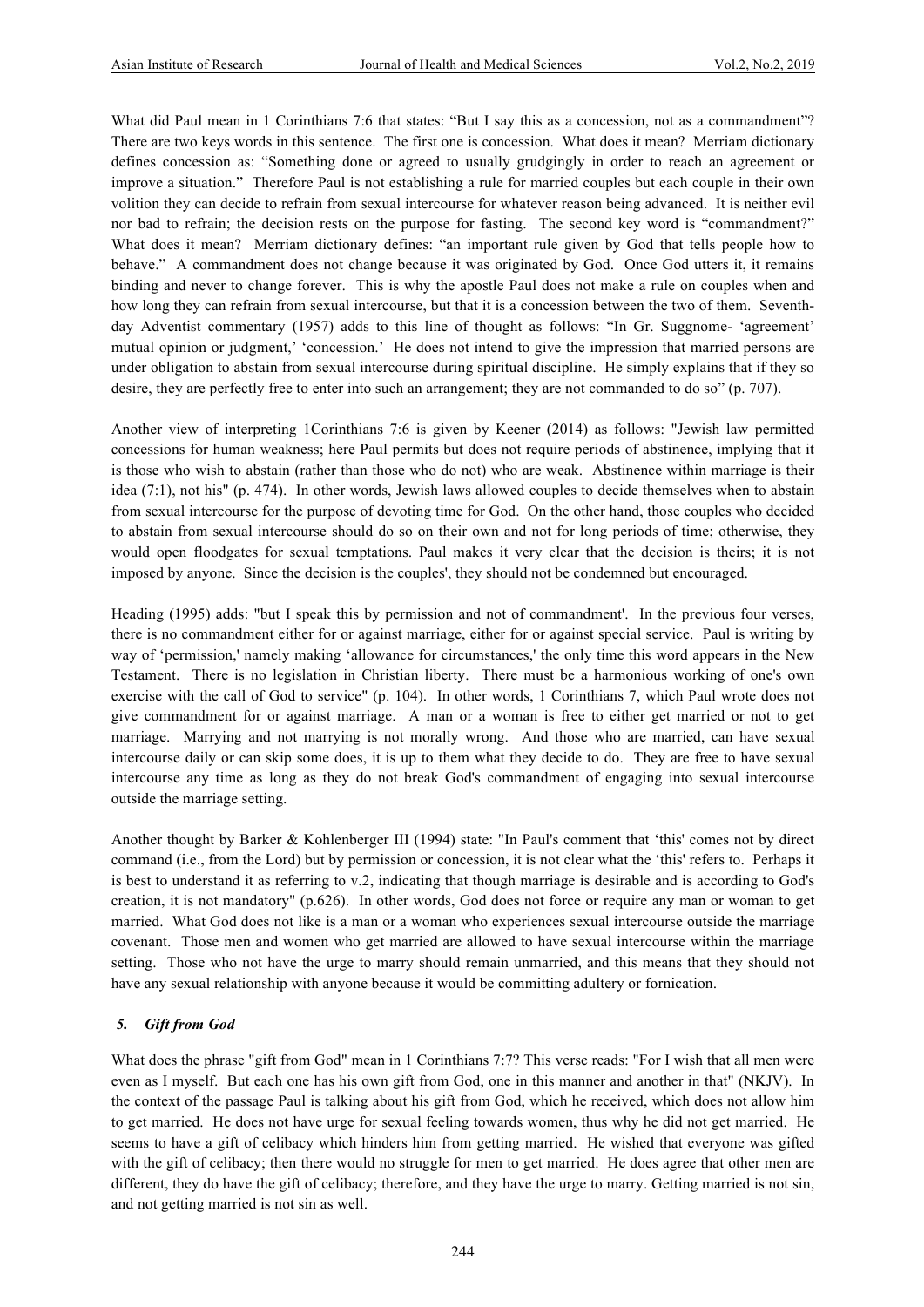Barker & Kehlenberger III (Ibid) express this idea of verse 7 as follows: "That this is Paul's meaning is evident from v.7, where he says he really wishes everyone was single like him" (p. 626). The gift he is talking about is the one of not getting married. He was single meaning that he was not married. He had a gift of single life, therefore, sexual temptation was not an issue with him. He did not have a weakness in sexual temptation. This is why he wished everybody else to have the gift of celibacy, and as a result, issues of sexual immorality would not be prevalent in his time. Those who do not have the gift of single life should not remain single but should get married. If they are single and indulge in sexual intercourse out marriage setting, then they are committing sin against God. Hence Paul's admonition that those who do not have a gift of celibacy should not continue being single but should get married to avoid sexual immorality.

Heading (Ibid) broadens Paul's idea of wishing Christians of his day to be like him. He writes: "This is the secret of Paul's whole argument; his desire was that others should be as he was. That is to say, not just to be saved, not just to be called, not just to be unmarried, but that these blessings and positions should be used in special devoted service—a service that could not be accomplished effectively if there were legitimate home and family ties" (p.104). In other words, Paul's gift of celibacy was not just for his own pleasure or for showing off that he did not like women, it was for providing service to God. This gift of single life was better placed in him so that he could devote more time and increase effectiveness in the Lord's work without inferences of family matters. There is one married couple that I came across who did not bear any children by choice so that they could serve the Lord as missionaries in different places of the world without interferences of children. They used wholly their time and money to serve the Lord.

Keener (Ibid) elucidates: "Paul recognizes that not all are called to singleness and equipped for it" (p. 475). There are some Christians today who have the gift of celibacy like the one Paul had. It is clear in this verse that some do have while some do not have the gift of celibacy. He does not condemn them for not having the gift of celibacy. It should also be pointed out that it is God who decides which gift a Christian should have, according to Ephesians 4. It is not right to be envies of gifts of other Christians. Each Christian should accept his or her gift and use it for the benefit of the Lord's work. These gifts, too, can be increased or sharpened by learning more about them and also by using them.

#### *6. The unmarried and widows.*

In 1 Corinthians 7:8, the apostle Pau focuses on those Corinthian Christians who were not married and ladies whose husbands had died and as a result became widows. What counsel is he giving them? He declares this in verse 8: "But I say to the unmarried and to the widows: It is good for them if they remain even as I am" (NKJV). He could be referring to himself on the issue that he is not married. Since he is not married and he knows the benefits it renders him in working for the Lord, he wishes that the unmarried and the widows can decide not to marry so that they can devote their time and gifts to the spreading of the word of God to those who have not yet been reached. He wishes the unmarried and widows to be involved in planting churches in cities and villages close to where they reside. They can begin in those areas near to where they stay before they travel or drive to long distant places. Paul's gift of celibacy is not for his own pleasure, but it is for enhancing the preaching of the gospel in his generation. Paul did his part when he was alive, he worked hard planting churches and nurturing those he had planted. As age caught upon him, he used the methods of writing letters to his churches so that they could read them and put into practice the counsels and principles he communicated to them. He had an advantage of doing what he did because he did not have a family to take care of, thus why he wishes the unmarried and widows to do the same.

Barker & Kohlenberger III (Ibid) explain Paul's idea in these words: "Paul now gives advice to those who are single, who he classifies as the unmarried and the widows. It is good or advisable for them to remain in their single state for the reasons spelled out in vv. 26, 32-35" (p. 626). One of the reasons for encouraging the unmarried or widows to remain single is in 1 Corinthians 7:26, it reads: "I suppose therefore that this is good because of the present distress—that it is good for a man to remain as he is:" (NKJV). Here the reason he is advancing for single life is distress which existence at the time of writing the first letter to the Corinthians. It was good to stay single because of the present distress that was going on at the time. The problem is not spelled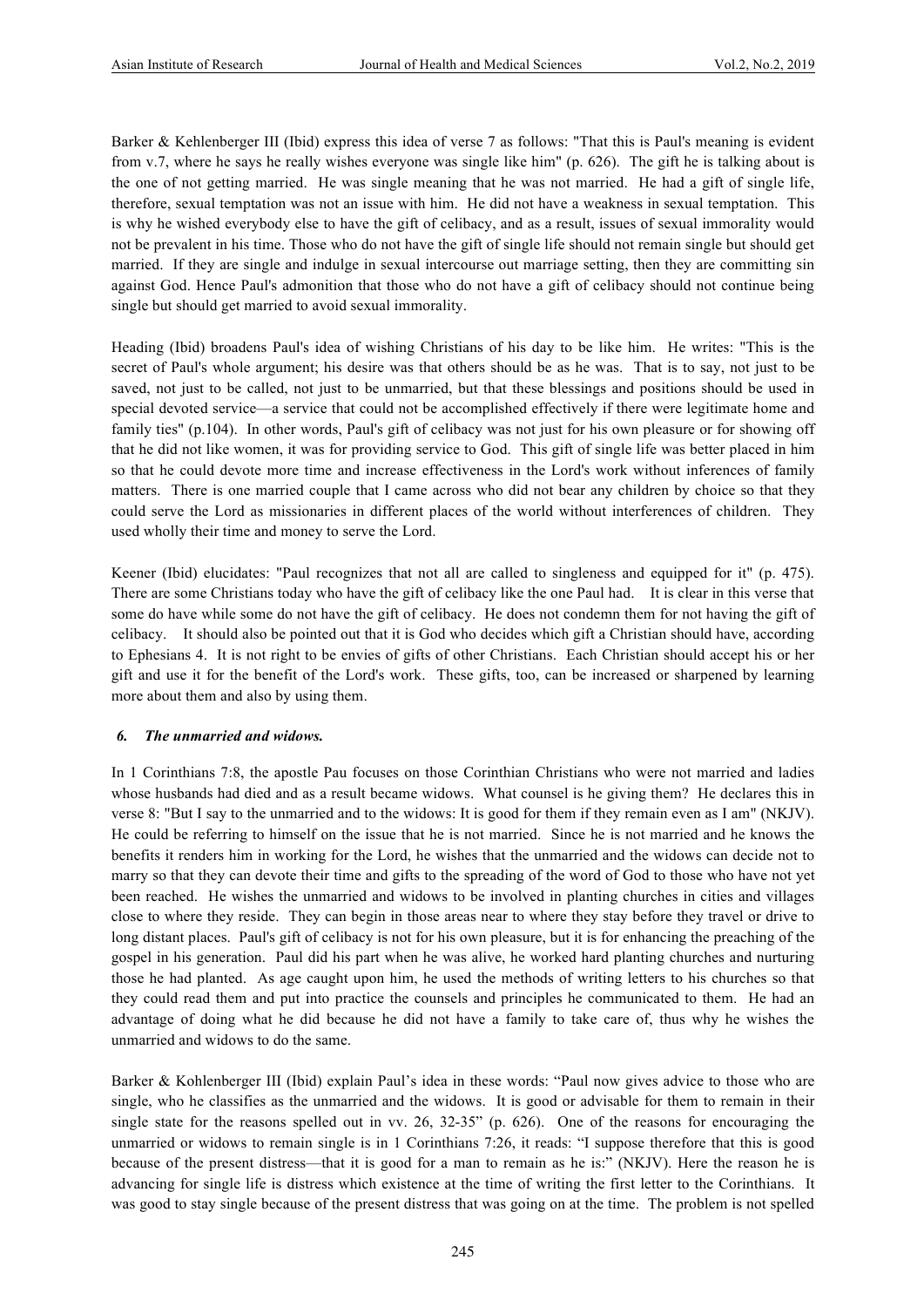out, but whatever it was, it was better for the single to remain single than to inflict pain on other people who came together as a result of marriage.

The next reason is in verse 32, reads: "But I want you to be without care. He who is unmarried cares for the things of the Lord—how he may please the Lord and verse 33 says: "But he who is married cares about the things of the world—how he may please his wife" (NKJV). Paul is pointing out the major focus of the unmarried person versus the one who is married. The one who is unmarried cares for the things of the Lord. He is determined to please God, especially in rendering service to the Lord. For example, he can run evangelistic efforts in different places and times without being bothered about shelter, food, health, etc., of the family that he does not have. He can devote more time and can be more effective in carrying out the work of God. However, the married one is faced with a number of distractions to do with supplying needs such as shelter, food, health for the family. He cannot live in a one bedroomed house because it will not be enough for his family. He needs to buy more food for his family; otherwise, the wife especially will not understand what he is doing. He needs to balance his time between the family and the Lord's work. If he does not do that he will end up failing as a family man and also as a worker for the Lord.

#### *7. Self-Control and Marriage.*

The last verse of the study is 1 Corinthians 7:9, reads: "But if they cannot exercise self-control, let them marry. For it is better to marry than to burn with passion" (NKJV). Paul is clear in his discourses because he builds from one counsel to another progressively. He encourages the unmarried and the widow not to marry, and he gives advantages for this type of life, especially in enhancing the Lord's work. However, if they cannot control themselves against sexual pressure or desire, Paul says they should get married. It is better to marry than to keep burning with sexual passions. The reason is because it is moral to experience sex in the context of marriage. On the other hand, if sex is done outside marriage setting, it is immoral and must not be condoned at all cost.

Keener (Ibid) gives both the historical context and the meaning of the term "burn" as follows: "'Burn' (NIV, NRSV, and GNT interpret correctly by adding 'with passion') was used throughout ancient romances and other sources to describe the arousal of passion, often (metaphorically) through Cupid's fiery darts. Whereas Greco-Roman literature, in general, saw nothing wrong with sexual passion, Paul knew that sexual passion was solely permitted in marriage, and he advocates two alternatives, either self-control or marriage" (p. 474). It is true that there are two alternatives Paul provides in this issue of single life and married life. Those who are not married should stay on exercising self-control to avoid sexual intercourse with anyone and any time. However, if they fail to exercise self-control, then they can use the second alternative of getting married because, in marriage, they are allowed to have sexual intercourse.

Barker & Kohlenberger III (Ibid) explain also the two alternatives in this way as follows: "If the situation is such that these persons cannot control their sexual desires, they should marry. It is, after all, better to get married than be inflamed with sexual desire, which is hard to control outside of marriage" (p. 626). The emphasis here is to get married than for one to keep burning or inflamed with sexual desires unattended to. Sometimes in marriage, the husband and wife forget their obligation of providing sexual pleasure to each other. There should not be difficult in matters of availing themselves to their spouses for sexual intimacy. However, if they do, they will create problems that in long run very difficult to solve. Sometimes couples use the justification that because their spouses are not responding to their sexual needs, thus why they go to other people for sexual fulfillment. Doing so is breaking God's commandment, which says, "You shall not commit adultery" (Exodus 20:14).

Richards (1995) adds his understanding of the meaning of the word "burn" as follows: "But, and this is an important 'but,' if a church member realizes that sexual desire is a controlling factor in his life, he should marry. Marriage is obviously better than burning with passion (vs. 9)—which could lead to the very immorality Paul is opposing" (p. 127). In other words, if the sexual desire in a man is so tense, then it is better for him to get married than to keep burning with unfulfilled sexual passions. If he does not marry the likely thing to happen is commit Sexual immorality, which the apostle Paul is opposing. He is admonishing that before sexual desire is out of hand, a man or woman must quickly get married. Getting married is not sin; therefore, Paul is encouraging those without self-control to get married.